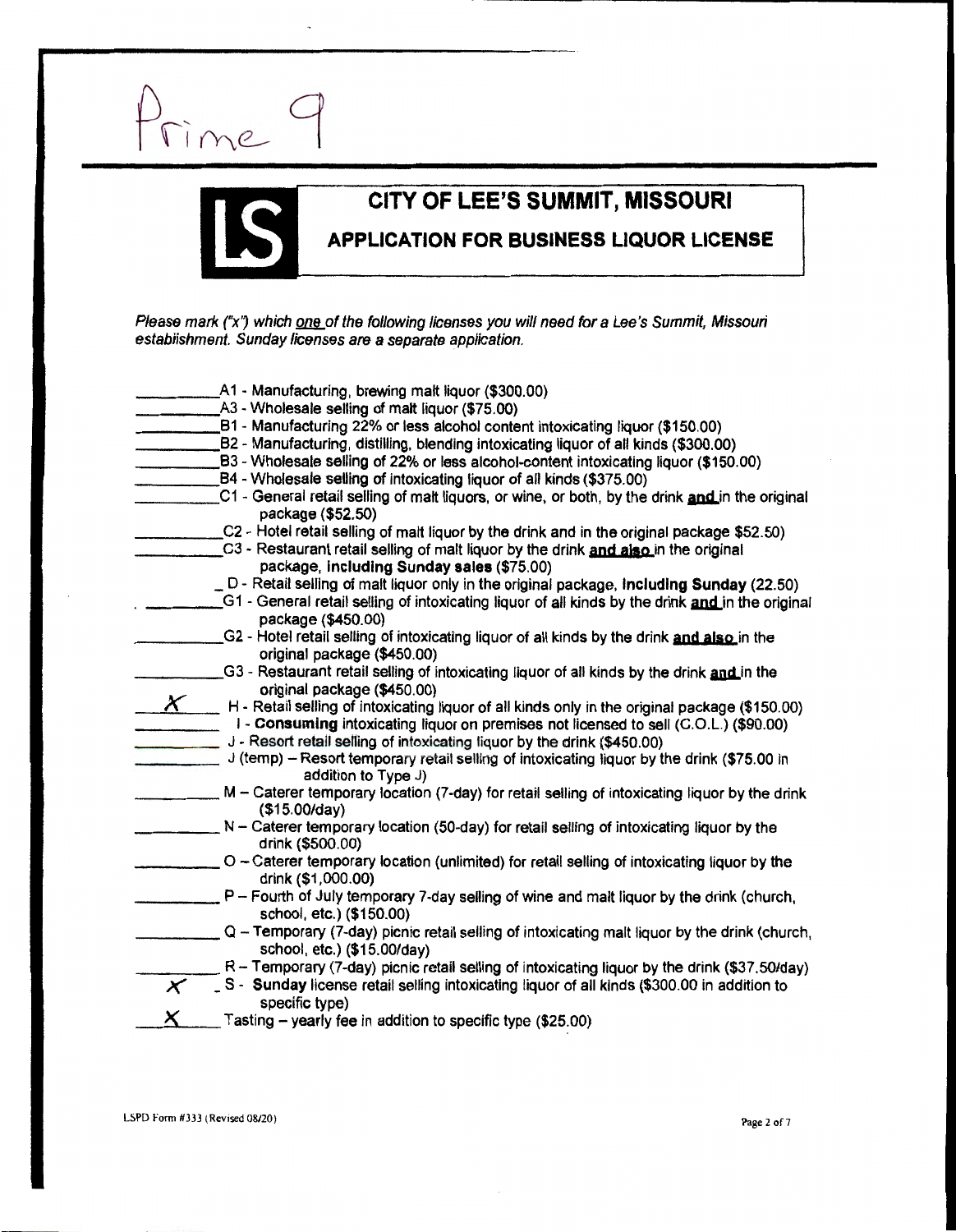|    | (Any reference to "Applicant" in this document refers to the Owner/Managing Officer.)                                                                                                                                                          |                                                  |  |
|----|------------------------------------------------------------------------------------------------------------------------------------------------------------------------------------------------------------------------------------------------|--------------------------------------------------|--|
|    | To be completed by applicant as (check one):                                                                                                                                                                                                   |                                                  |  |
|    | Corporation $\Box$<br>Sole Owner & Operator [                                                                                                                                                                                                  | Partnership $\Box$<br>$\mathsf{x}$<br><b>LLC</b> |  |
|    | Corporation/LLC Name: PRIME 9 LLC                                                                                                                                                                                                              |                                                  |  |
|    | Business Name: ZEDZ 9                                                                                                                                                                                                                          | Phone: 913-206-0278                              |  |
|    | Business Address: 519 SE MELODY LANE                                                                                                                                                                                                           |                                                  |  |
|    | (I), (We), the undersigned, hereby apply to the City of Lee's Summit, MO, for the following described license:<br>Type G1, S, TASTING for the premises described above.                                                                        |                                                  |  |
|    |                                                                                                                                                                                                                                                |                                                  |  |
|    | Applicant's Name: RICHARD T BRYANT<br><u> 1950 - Jan Barbara Barbara, manala</u>                                                                                                                                                               | Phone: 816-221-9000                              |  |
|    | Home Address: Note and the Community of the Community of the Community of the Community of the Community of the Community of the Community of the Community of the Community of the Community of the Community of the Communit                 |                                                  |  |
|    | Place of Birth:<br>Place of Employment (other than business); RICHARD T BRYANT & ASSOCIATES, PC                                                                                                                                                | Date of Birth:                                   |  |
|    | Employment Address: 1111 MAIN STREET, SUITE 750, KANSAS CITY, MO 64105                                                                                                                                                                         | Phone: 818-221-9000                              |  |
|    | Email address: DICK2479@AOL.COM                                                                                                                                                                                                                |                                                  |  |
| 1. |                                                                                                                                                                                                                                                |                                                  |  |
|    |                                                                                                                                                                                                                                                |                                                  |  |
|    |                                                                                                                                                                                                                                                |                                                  |  |
|    |                                                                                                                                                                                                                                                |                                                  |  |
|    |                                                                                                                                                                                                                                                |                                                  |  |
| 2. | Are you a citizen of the United States of America? YES [15] [15] If naturalized, give date and place of<br>naturalization: NA                                                                                                                  |                                                  |  |
| 3. | Will you be the person in active control and/or management (managing officer) of this business full-<br>$time$ ? NO<br>. If not, give complete details on the planned management and persons involved.<br>TRAINING AND GOVERNMENTAL COMPLIANCE |                                                  |  |
|    |                                                                                                                                                                                                                                                |                                                  |  |
| 4. | Have you or any person employed by you ever held any type of liquor license issued by the City of<br>Lee's Summit or by the licensing authority of any state, county or city? YES<br>Provide details: CLOUD 9 CONVENIENCE AND JOHNNY TAVERN    |                                                  |  |
|    |                                                                                                                                                                                                                                                |                                                  |  |
|    |                                                                                                                                                                                                                                                |                                                  |  |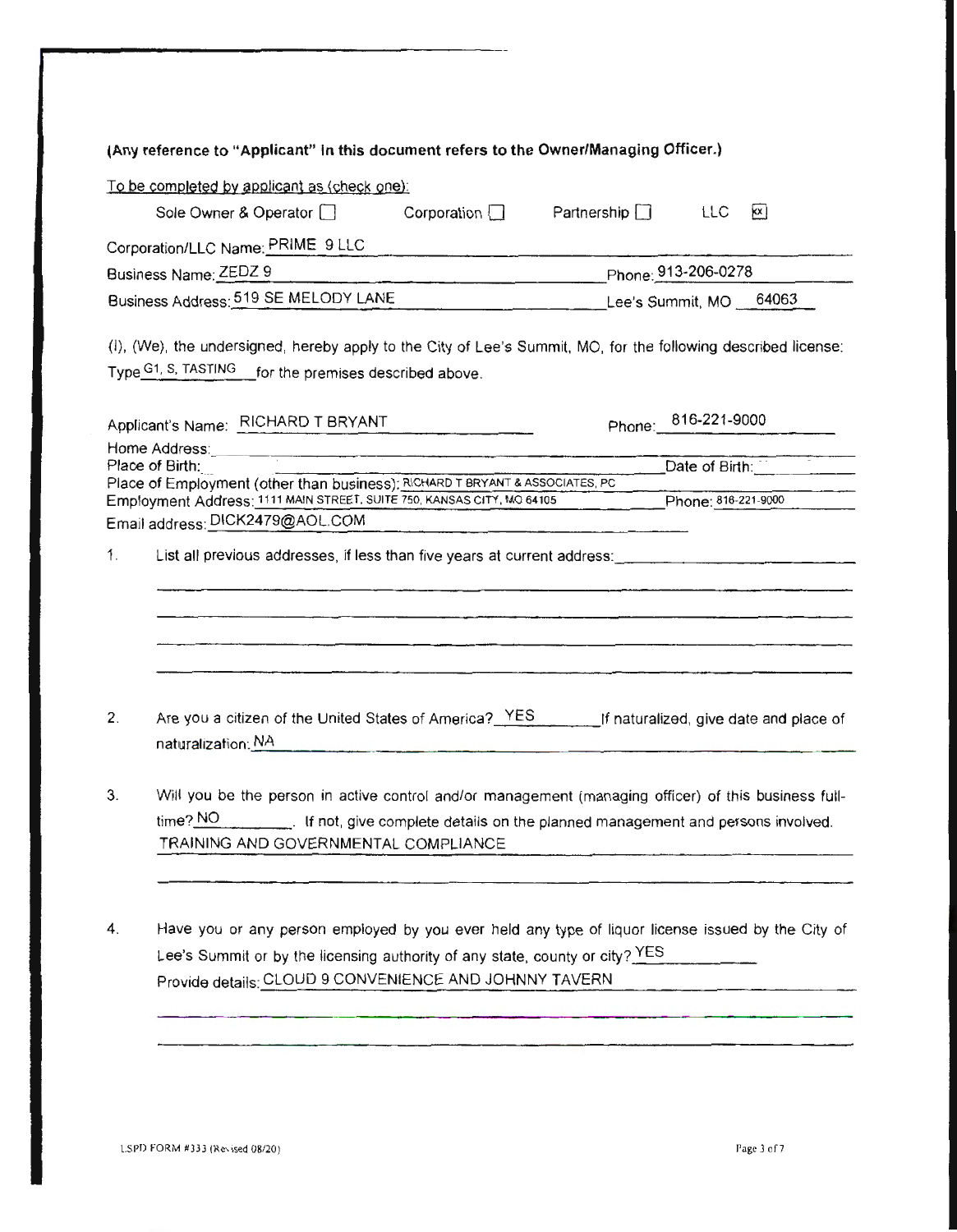5. Has any such license listed in question #4 ever been suspended or revoked? NO \_\_\_\_\_ lf so, please give complete details: NA

 $\mathcal{L}$ 

- 6. Have you ever made application for a liquor license that was denied by the City of Lee's Summit or by the licensing authority of any state, county or city? NO If so, please give complete details: NA
- 7. Have you or anyone interested either directly or indirectly in the premises to be licensed hereunder or the operation thereon ever been convicted of a felony? NO If so, please give complete details: NA
- 8. If not a corporation/LLC, give names and business addresses of employers for the past five years. (If self-employed, state nature of business and location.):.\_N\_A \_\_\_\_\_\_\_\_\_\_\_\_\_\_\_\_ \_
- 9. Is the proposed location within 300 feet of a church or school? NO
- 10. If existing business, from whom and when was the 'business purchased? VACANT BUILDING

Effective date of possession:  $ASAP$  . Name of mortgage holder, if any: NONE POSSESSION SUBJECT TO LICENSING

- 11 . Will any distiller, wholesaler, wine maker, brewer, or supplier, or coin operated, commercial, manual or mechanical amusement devices or the employees, officers or agents thereof, have any financial interest in the retail business of the applicant for the sale of alcoholic beverages, or "C.O.L.", and will the applicant directly or indirectly borrow or accept from any such persons equipment, money, credit, or property of any kind except ordinary commercial credit for liquor sold?  $NO$  If so, please explain:\_N\_A \_\_\_\_\_\_\_\_\_\_\_\_\_\_\_\_\_\_\_\_\_\_\_\_\_\_\_\_\_\_\_\_\_ \_
- 12. Will applicant either directly or indirectly borrow or accept from any person identified in #11 either equipment, money, credit or property of any kind except ordinary commercial credit for liquor sold? NO If so, please explain:\_N\_A \_\_\_\_\_\_\_\_\_\_\_\_\_\_\_\_\_\_\_\_\_ \_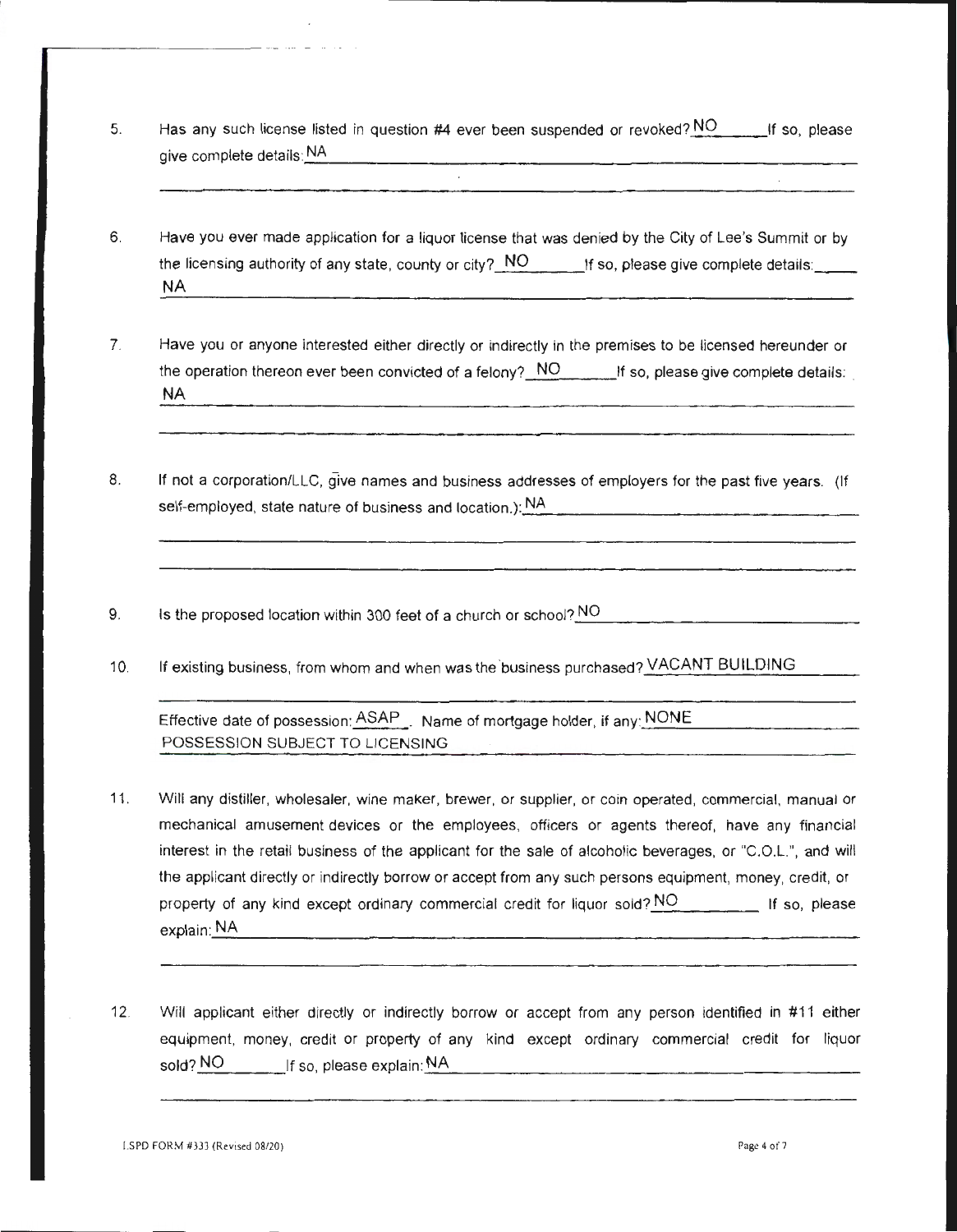13. Will you at all times permit the entry of any officer or investigator who may have legal supervisory authority for the purpose of inspection or search; and will you permit the removal of all things and articles which may be in violation of the ordinances of Lee's Summit, Missouri, and the laws of the State of Missouri; and do you promise and agree not to violate any of the ordinances of Lee's Summit, Missouri, the laws of the State of Missouri, or the United States in the conduct of the business for which the license is sought? YES

#### **IE BUSINESS IS OWNED BY A CORPORATION. COMPLETE THIS SECTION:**

| Name of corporation/LLC: PRIME 9 LLC                                           |                                 |
|--------------------------------------------------------------------------------|---------------------------------|
| State in which incorporated: MISSOURI                                          | Date of incorporation: MISSOURI |
| If not a Missouri corporation/LLC, date authorized to do business in Missouri. | 08/15/2017                      |

Full name, complete residential address, date of birth and Social Security Number of the President, Vice President, Treasurer and Secretary of the corporation (or Members of the LLC): NIZAR RAWJANI 886 WEST 148TH TERRACE, OVERLAND PARK KS--SOLE MEMBER

If stock is not publicly held, give names and residential addresses of all stockholders who hold 10% or more of the capital stock: NIZAR RAWJANI 886 WEST 148TH TERRACE, OVERLAND PARK KS--SOLE MEMBER

| XX.<br>I wish to have my home address, Date of Birth, and place of birth withheld from public disclosure (initials)                                                                                                            |                                                    |
|--------------------------------------------------------------------------------------------------------------------------------------------------------------------------------------------------------------------------------|----------------------------------------------------|
| (County of Jackson)<br>SS<br>(State of Missouri)                                                                                                                                                                               |                                                    |
| LRICHARD T BRYANT<br>(Print Applicant's Name)<br>do swear that the answers, information, and documents provided with this application are true and complete                                                                    | , being of lawful age and duly sworn upon my oath, |
| to the best of my knowledge and belief.                                                                                                                                                                                        | Applicant's Signature                              |
| day of JUNE<br>Subscribed and sworn to before me this 29                                                                                                                                                                       | 2021                                               |
| A. BRESCIA<br>$1 - 9 - 24$<br>Notary Public - Notary Seal<br>My commission expires:<br>Jackson County - State of Missouri<br>Commission Number 04622214<br>LSPD FORM #333 (Revised 08/20)<br>My Commission Expires Nov 9, 2024 | Notary Public<br>Page 5 of 7                       |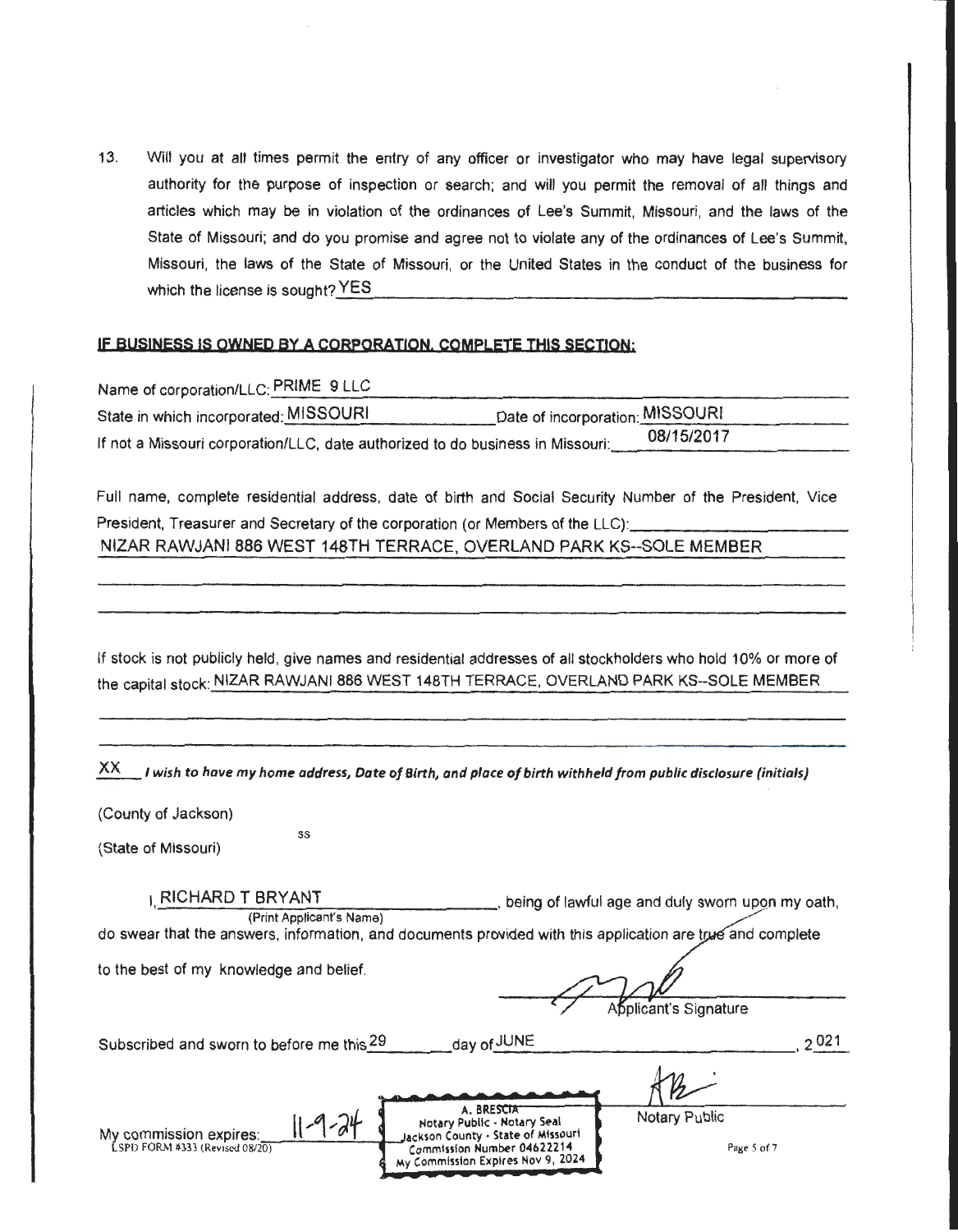#### **To Be proylded By Applicant:**

---------- - - - - - --

- **1) The Applicant and/or Managing Officer (if different) shall provide:** 
	- a) Copy of State or US Government issued ID and a recent photograph if different than ID picture; OK
	- b) Copy of Missouri voter registration card; OK
	- c) Copy of paid Missouri personal property tax receipt for year immediately preceding date of application OK
	- d) Fingerprints (obtained at the Lee's Summit Police Department, Main Lobby, 10 NE Tudor Rd., Lee's Summit, MO). The Applicant and/or Managing Officer (if different) will be fingerprinted as will all officers, directors and any shareholder holding more than a ten percent (10%) interest in the business.
- 2) Copy of Business License (contact Treasury Department at 816-969-1139).
- 3) **Copy of Zoning Approval** (contact Planning & Development at 816-969-1600)./
- **4) Business Location Documents:** 
	- a) Copy of lease or mortgage showing Proof of Occupancy.  $\overline{OK}$
	- b) Recent photographs of the interior and exterior of the premises to be licensed. OK  $\sim$
	- c) Complete description of the plans, specifications, and fixtures of the proposed place of business. This shall include measurements of the dimensions of the premises where alcohol will be served and sold.
	- d) For newly constructed or remodeled businesses: Certificate of Occupancy Permit shall be obtained prior to the actual issuance of a city liquor license (contact Codes Administration at 816-969-1200)
- 5) **Package Liquor Only:** Inventory Affidavit, notarized by the applicant, stating the type of business presently engaged in, or in conjunction with, which the license shall be used; **AND** stating that in his place of business the applicant has, and at all times keeps, a stock of goods having an invoice of at least \$1,000, exclusive of fixtures and intoxicating liquors. OK
- 6) **Appropriate license fee:** Make checks and money orders payable to the City of Lee's Summit.
- 7) Estimated date of opening? AUGUST 1, 2021

| For Office Use Only:                                                                               |                 |                    |                |                            |
|----------------------------------------------------------------------------------------------------|-----------------|--------------------|----------------|----------------------------|
| It is recommended this application be APPROVED DISAPPROVED this 13th<br>day of<br>July<br>$2021$ . |                 |                    |                |                            |
|                                                                                                    |                 |                    | W. havis Faber | Director of Liquor Control |
| <b>City Council Action:</b>                                                                        | $\Box$ Approved | $\Box$ Disapproved | Date:          |                            |